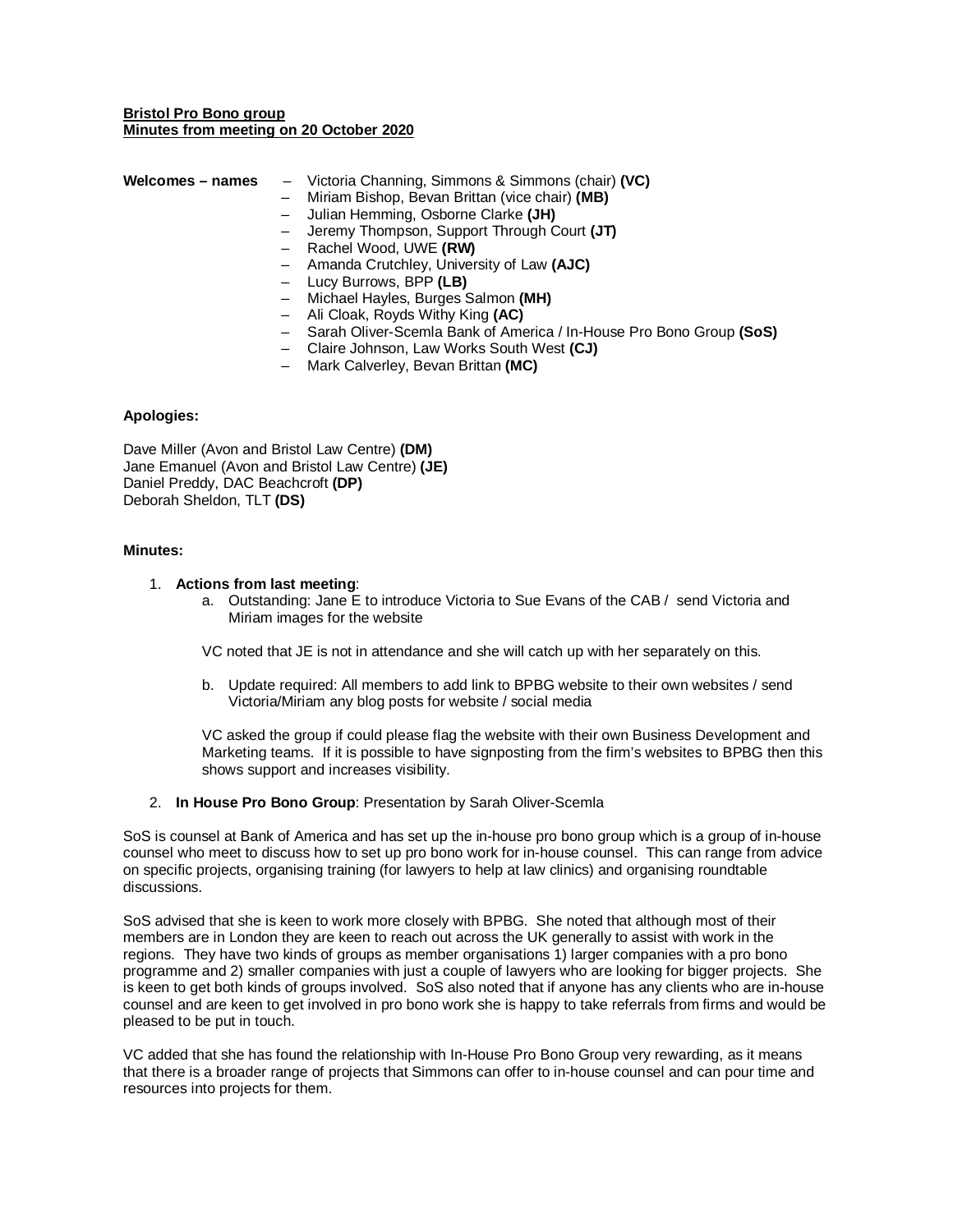SoS noted that if you see any recurring themes with pro bono advice then they can do training on a specific topic in order to speed things up in that respect. At the moment they have the Legal Clinics 101 project (with assistance from Simmons). They have also had training on the Chancery Lane Climate Change projet.

VC asked if anyone has anyone has had any queries from in-house clients looking for pro bono projects?

MH advised that he has a client who has asked if they have anyone who can support their in-house team on pro bono projects, so may contact and connect with her on that. He asked if there are any examples of projects that they have worked on.

SoS noted that the project they have worked on the most is the Chancery Lane Project as this is easily accessible for most members. The other is the legal clinic at Queen Mary in which they assist students with legal advice queries. There are also a number of mentoring projects that they are looking at expanding into. The main focus is not to provide pro bono opportunities for members per se, but to support in-house counsel in setting up and getting involved in their own projects. They also work closely with Law Works who provide additional support.

VC introduced Claire Johnson who works with Law Works South West.

CJ advised the group noted that they are always available to be contacted and to provide guidance and training opportunities to lawyers in the South West.

SoS thanked CJ for her input and noted that she will put any in-house counsel in the South West region with CJ.

JH asked if SoS' details can be passed around.

SoS is happy for details and the website / pro bono week events that they are doing to be shared with the group. There are a series of lunchtime talks which are open to anyone, not just in-house lawyers. She particularly highlighted recent talk which gave a "crash course" on volunteering at legal clinics.

# 3. **Pro Bono Week**

a. Update on "Celebrating Pro Bono in Bristol" event

VC updated the group that the participants have just had a brief call – it is lining up to be a very interesting session with a lot to cover. She asked the group to circulate the flyer and asked them please to share these as widely as possible to their contacts and to increase publicity around the event.

b. Linked in post: https://www.linkedin.com/feed/update/urn:li:activity:6724011123990904832 VC asked people also to share and like the LinkedIn post (as above).

- c. BPBG draft animation:
	- i. Option 1: Original logo colours (some logos are hard to see) https://simmonssimmons.wistia.com/medias/kid89w7qpj
	- ii. Option 2: All logo colours changed to white: https://simmonssimmons.wistia.com/medias/qvcr41haqp#
	- iii. Awaiting logos from: CMS CMNO, Support Through Court, University of Law, UWE, Ashfords, Charles Russell Speechlys, Guildhall Chambers

VC updated the group on the animation that the Simmons team have been pulling together. She showed the group the two animations have been put together – one in black and white and one in colour. VC asked if anyone had any concerns then to let her know asap.

JH and MB confirmed that the colour version looked better.

The group agreed to use the colour animation in the event publicity.

The group noted that they wished to formally thank Simmons for their hard work on this, it is appreciated as it does take time.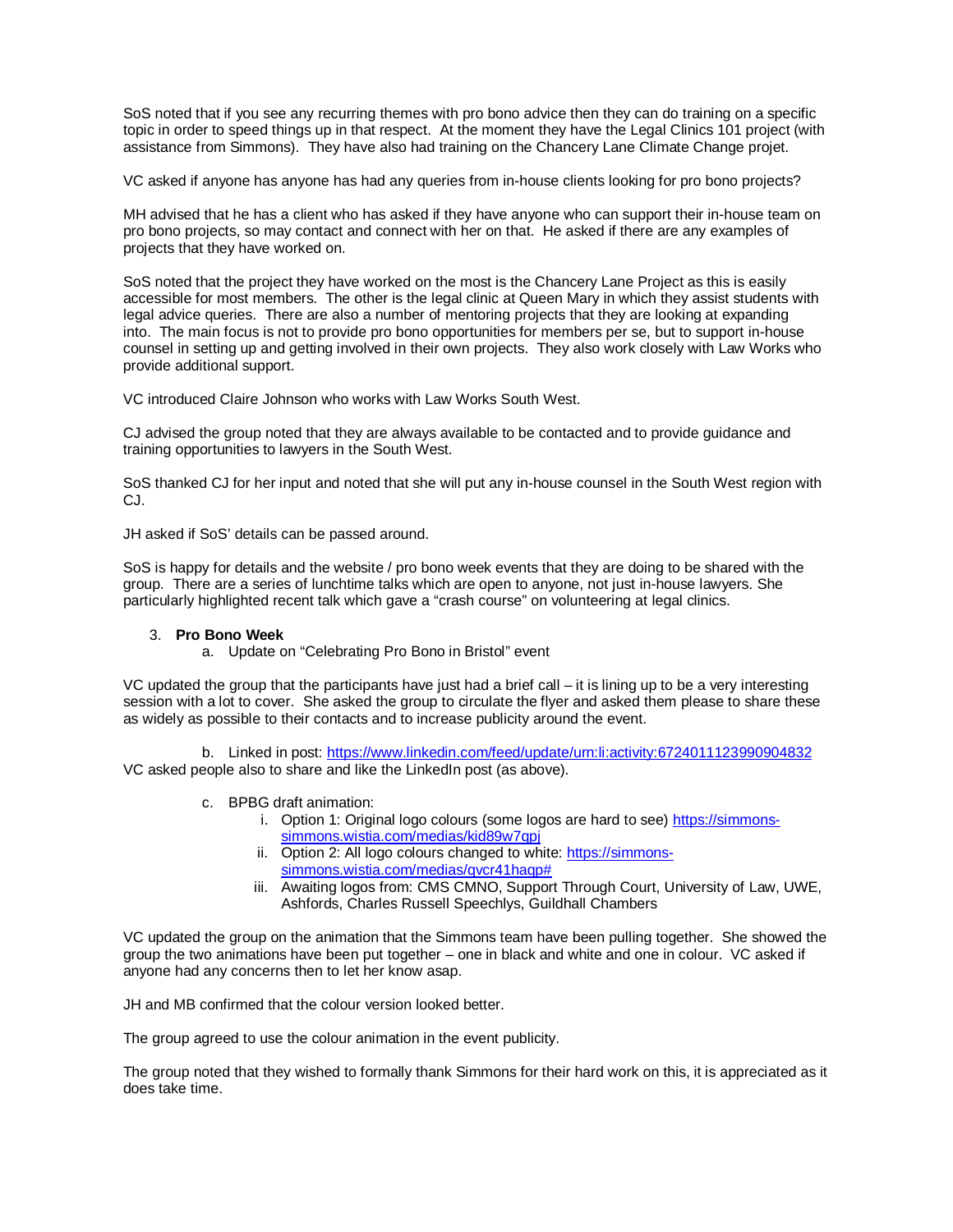d. Blog posts during Pro Bono Week – one a day? (Ali at Royds Withy King)

VC updated that she has been discussing blog posts with AC. It is noted that blogs are a great way to increase engagement with BPBG activities to a wider audience. They noted that the plan is to have a blog post per day in Pro Bono Week.

AC noted that they are already pulling together some posts and asked if other people want to add to these. She queried how people felt about using different formats on different social media accounts. She has some of her own ideas and has a digital marketing assistance that she can draw up, so is inviting ideas from the group.

VC asked if each firm can feed a couple of paragraphs about what they have been up to in relation to pro bono work for AC to share.

MH confirmed that they are certainly happy to do this.

AC suggested that there is a follow up email to explain to the members exactly what information is required.

### 4. **Student members:** minutes, management of social media?

VC updated the group that since the launch of the website several students have contacted them to see if they can be members of BPBG. The response to date has been that this should be / has been the people from organisations who have a member and we don't have students engaged at present, but she was keen for the group's feedback.

LB queried whether the students are from universities who are represented on the group or not.

VC confirmed that some are from UoB who are not yet fully engaged and others were from groups who are engaged. She is conscious that there might be things that the group could use assistance with (like admin and minutes) but wasn't sure how to manage this and / or if it was appropriate.

LB suggested that we confirm that there are not student members on the committee but there are sometimes events which students may be able to assist with. There are definitely opportunities for this and they could help, but it would need to be managed carefully.

MB noted that it can be hard managing volunteers and would be cautious about creating additional work supervising students, there is a risk that it could create more work than it did assist.

AJC / RW also agreed.

LB noted that support for events might be helpful in the future i.e. if the pro bono week had been physical then they could have helped with this.

It was agreed that we would for now direct students towards the universities own groups within those organisations.

5. **Clinics list:** Seeking volunteer to consider how we make use of this information

VC what do we want to do with this list?

CJ missed the initial conversation around the list, but thinks that it could be a lot of admin to keep this going. The question is, who is the intended audience?

VC noted that there is already a signposting page on the website which links to other people's websites but it doesn't have any further details.

There was a discussion around how to keep the data current and what data should be included.

It was agreed that it might be better for now to link to people's websites, which avoids having to keep dates and times of services that are available locally.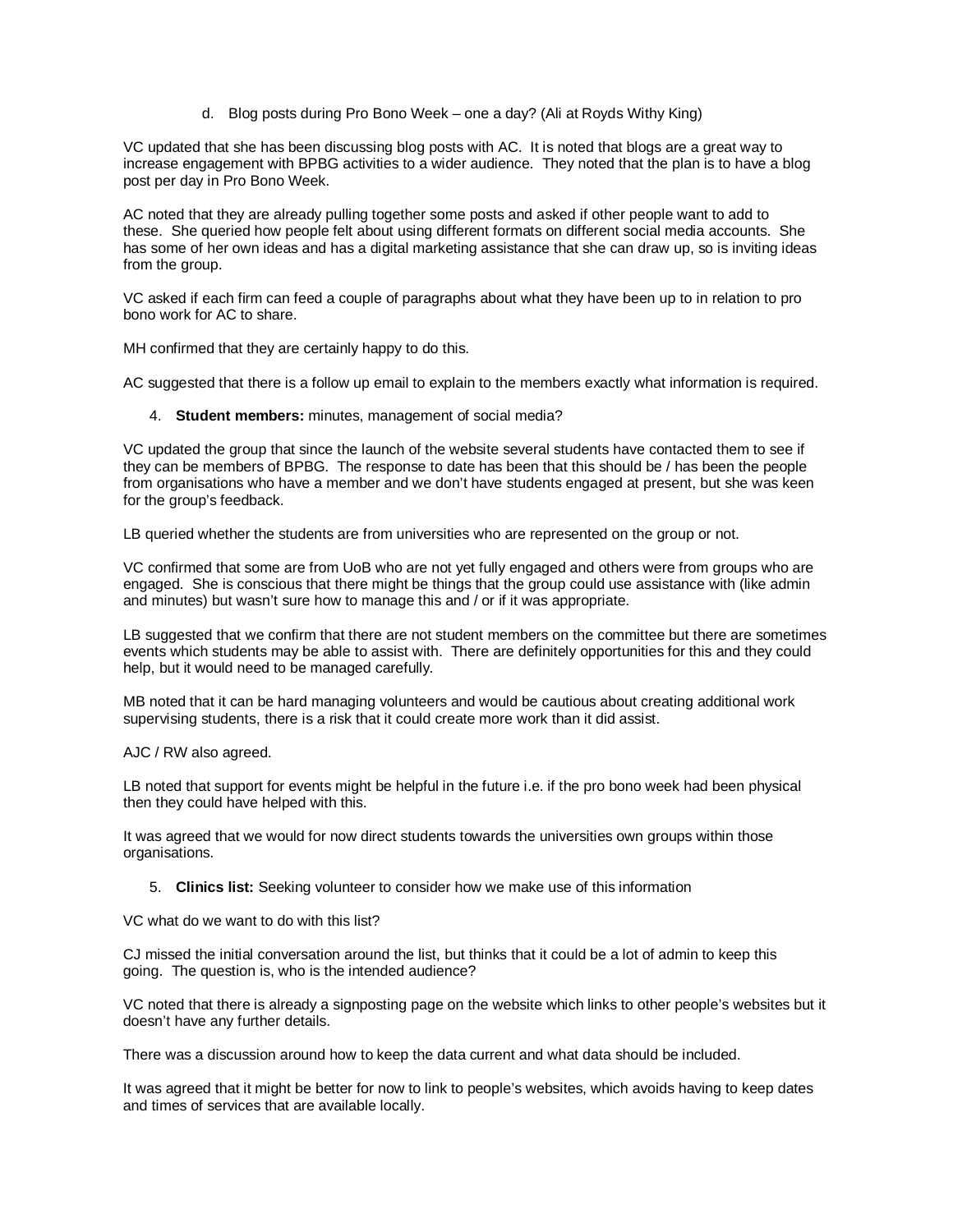# 6. **Updates:**

a. Law Society Meeting (Miriam)

MB updated the group on the first meeting as a BPBG member of the Bristol Law Society meeting. The majority of the meeting focussed on the opening of the new Nightingale Court in the BLS building. MB introduced herself and explained the role of BPBG to BLS (noting the difference with the CE Group), she also promoted the BPBG and the Pro Bono Week event.

b. Meeting with Pro Bono Coordinator at Quartet (Victoria)

VC updated the group that she has met with John Stienlet the new co-ordinator in order to discuss the professionalisation of the offering. She has highlighted the difference between the CE Group and BPBG and the possibility of join working between the groups as well as the risk of crossover.

MC updated that he had also been at the last CE Group meeting and noted that there is still a general crossover with the use of the term "pro bono" and Quartet is broadening its usage of the term to include all free professional support (not just legal).

c. Bristol Trustee Group events (Victoria)

VC updated the group of the Bristol Trustee Group sessions. There have now been several meetings of the group and recorded training sessions. She highlighted the fact that there are links to these sessions on the BPBG website and noted that the sessions have been very useful and were good profile-raising groups.

> d. Family Law project (Dave Miller, Mark Calverley) "HHJ Wildblood - Representation in the family court is very low indeed – in 80% of private law cases have at least 1 person not represented. PSU and other pro bono support groups are under pressure and generally assistance is on the descent. He would like to see the reestablishment of the rota in the court building which used to be widely accessed. Seeking volunteers to champion re-engagement and have a call with him to discuss options to progress"

MC couldn't come to the last of these sessions and isn't quite sure what the output of this was.

VC updated the group that there have been a few emails with the CE group about this issue. HHJ Wildblood wants to boost representation on the family court and is looking for a volunteer to discuss how to best to do this.

MC updated that BB don't have any family law involvement.

VC does know of an organisation in London (FRAP) who give training to lawyers who can then assist with the court.

LB could raise this with Advocate to see if anyone could assist generally talking through structures.

# 7. **AOB**

Final plea to advertise the BPBG event.

Date of next meeting **1 December**.

# **Actions**:

1. Victoria:

- a. Circulate details for In House Pro Bono Group COMPLETED
- b. Introduce Clare at LawWorks to HHJ Wildblood to discuss family representation initiative COMPLETED
- c. Ask Simmons animation team to produce updated version of (coloured) BPBG animation